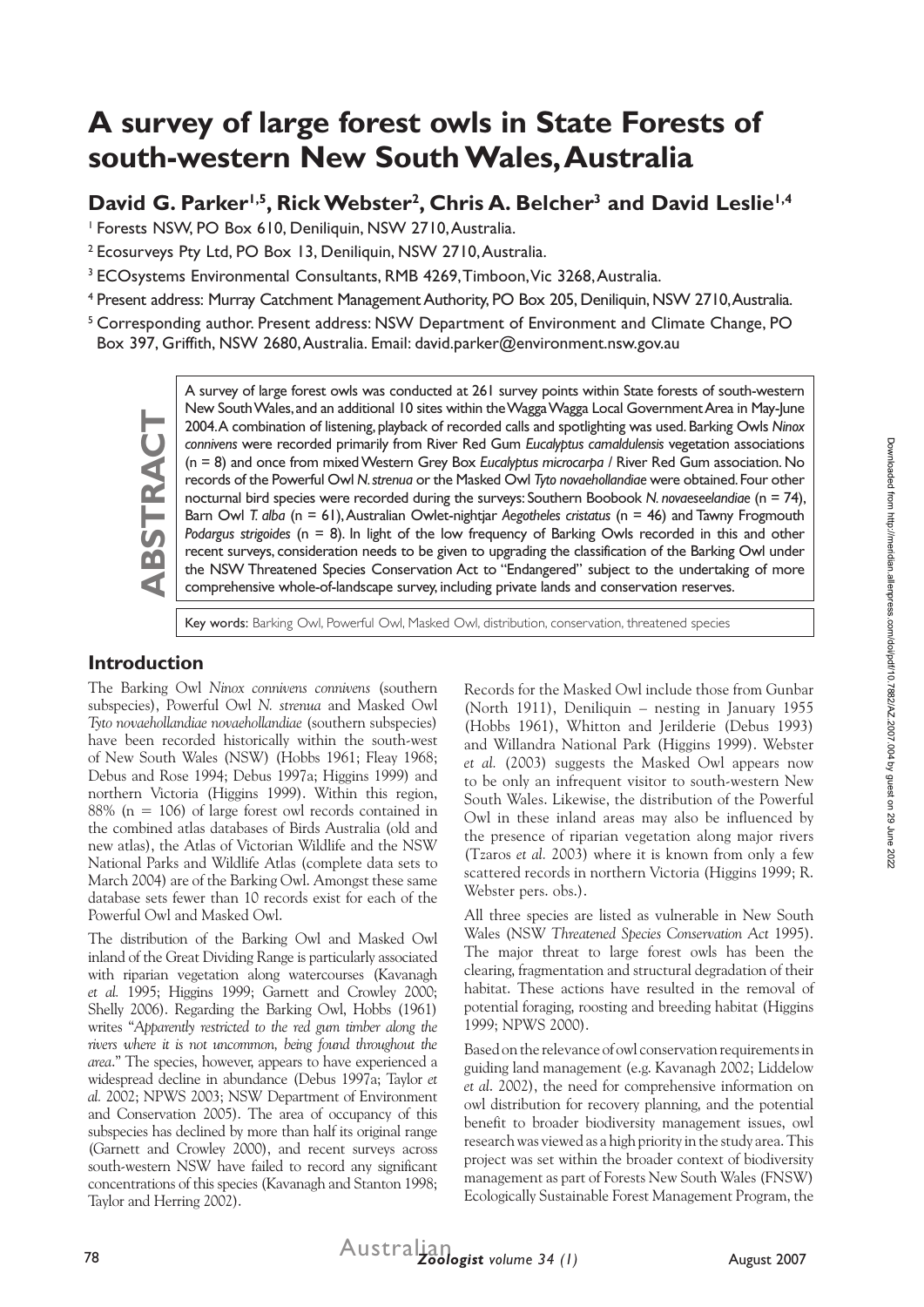Department of Environment and Conservation (formerly NSW National Parks and Wildlife Service, but now Department of Environment and Climate Change since April 2007) Threatened Species Recovery Plans for large forest owls, and the licensing of forestry activities under the NSW *Threatened Species Conservation Act*  1995. Recovery plans for large forest owls (NPWS 2003; NSW Department of Environment and Conservation 2005) identified investigative surveys on public lands (i.e. National Parks, State Forests and Travelling Stock Reserves) and private lands as key recovery actions required to better understand these species.

The aim of the present study was to document the regional distribution of large forest owls in State forests in south-western New South Wales and provide a first step in the implementation of this recovery action.

# **Methods**

#### **Study area and selection of survey sites**

The survey was conducted within Forests NSW estate, in the area between the Murray and Murrumbidgee Rivers, west of the Hume Highway as far west as Lake Victoria (approximately 50 km west of Wentworth). A total of 271 study sites were surveyed, 167 along the Murray River between Corowa and Lake Victoria, 24 along the Murrumbidgee River between Wagga Wagga and Hay, 70 between these two rivers, and 10 within the Wagga Wagga Local Government Area (Figure 1, Table 1).

The location of survey sites was generated using a geographic information system (ArcMap version 8.3) based on the following criteria: (i) sites were placed along roads and tracks; (ii) where large expanses of forest had no vehicle access, walking surveys were considered if results suggested their necessity; (iii) sites were placed no closer than 3 km apart (reducing the possibility of the same bird(s) being detected at more than one site); (iv) sites were placed no further than 5 km apart (reducing the possibility of birds being missed); and (v) the survey team coordinated with each other so that interference between playback was avoided. This selection method allowed complete survey coverage of the target area, and comprised sites in mesic and xeric habitats, close to rivers, major creek systems, and other wetlands, as well as the forest edge and forest interior. Sites surveyed for the Wagga Wagga LGA were preselected by the Wagga Wagga City Council.

#### **Detection method and playback sequence**

Field surveys were undertaken between 3 May and 16 June 2004. Though the focus of the survey was on the distribution of the Barking Owl, both the Masked Owl and Powerful Owl were also considered. At each site, a five minute listening period was conducted in order to detect 'voluntary' calling of resident birds. This was followed by a call playback session consisting of five minutes of intermittent calls for each of the three targeted species, with listening periods interspersed between calls. Calls of the Powerful Owl were played

first to accommodate their slower response time (T. Soderquist pers. com.), followed by the Masked Owl, and finally the Barking Owl.

The call playback sessions were then followed by a 20-minute period of listening during which spotlighting was conducted on a 1 ha circular plot (i.e. approx. 57 m radius). Therefore, between 40 and 50 minutes was spent at each site.

Other information recorded, particularly for the target species included: species detected, number of individuals, response intensity, initial distance and direction of responses, and also additional vertebrates responding or otherwise detected.

# **Results**

#### **Large Forest Owls**

The Barking Owl was recorded at seven of the 261 sites (2.7 %) surveyed in State Forests of south-western New South Wales. A further two incidental records were obtained during the survey period. Barking Owls were recorded within Moira (2 sites), Bama (2 sites), Cottadidda (1 site), Berry Jerry (1 site), and Perricoota State Forests (1 site + 1 incidental), and MIA 1 (1 incidental). No records of Powerful Owl or Masked Owl were obtained during the survey. No large forest owl records were recorded from the additional 10 sites surveyed within the Wagga Wagga LGA.

With records from only nine locations (including two incidental records), rigorous statistical analysis was not possible. However, eight of the nine sites where Barking Owls were recorded contained River Red Gum *Eucalyptus camaldulensis* as the dominant canopy tree (Figure 2). The remaining site comprised a mixed Western Grey Box *E. microcarpa /* River Red Gum association.

These sites were located within the extensive riverine forests of the Murray (seven sites) and Murrumbidgee Rivers (two sites). Seven of the sites were located in the forest and woodland interior, including: one along the Murray River corridor (incidental record), one on the forest edge with Moira Lake and three along creeks / drainage lines within the forest, with the remaining two being from within the forest. Of the two sites at the forest edge, one was along the Murrumbidgee River corridor (incidental record) and both were in areas where there were areas of extensive contiguous woodland dominated by River Red Gum. No records during the study came from the drier forest types such as the Cypress Pine *Callitris* and Box eucalypt associations (Figure 3) away from these floodplain forests and woodlands.

# **Response of large forest owls to playback**

Barking Owls responded to call playback during the surveys. The response obtained from each site was of individual birds. The well-known strong response of the Barking Owl to call playback (Debus 1997a,b; Higgins 1999) was partly reflected in the survey results. On two occasions, birds called shortly after and during the Powerful Owl call sequence, both strongly. On a third occasion, the response was by a pair duetting, obtained during the final listening/spotlight session. This was the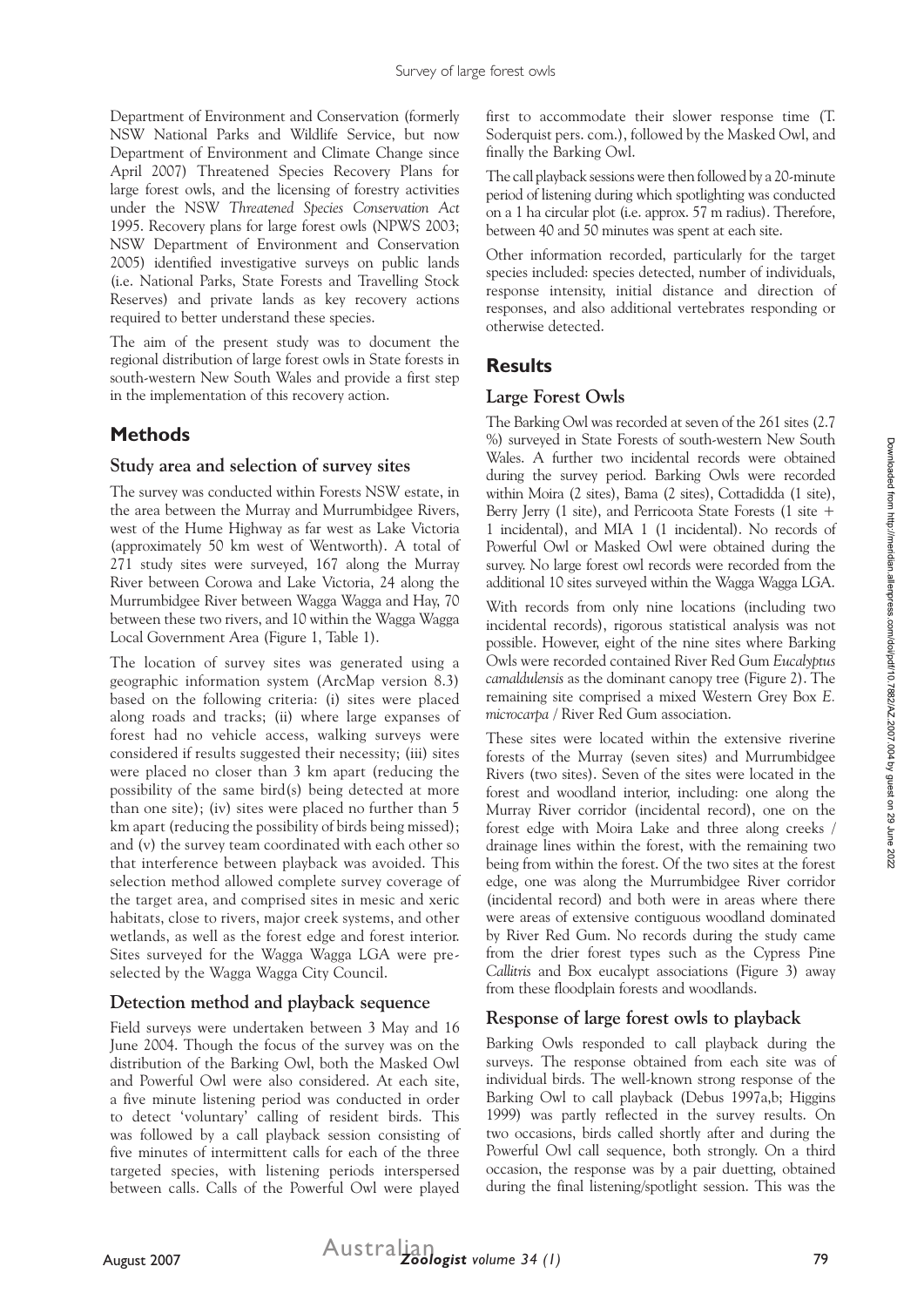

Figure 1. Location of study sites.

Downloaded from http://meridian.allenpress.com/doi/pdf/10.7882/AZ.2007.004 by guest on 29 June 2022

Downloaded from http://meridian.allenpress.com/doi/pdf/10.7882/AZ.2007.004 by guest on 29 June 2022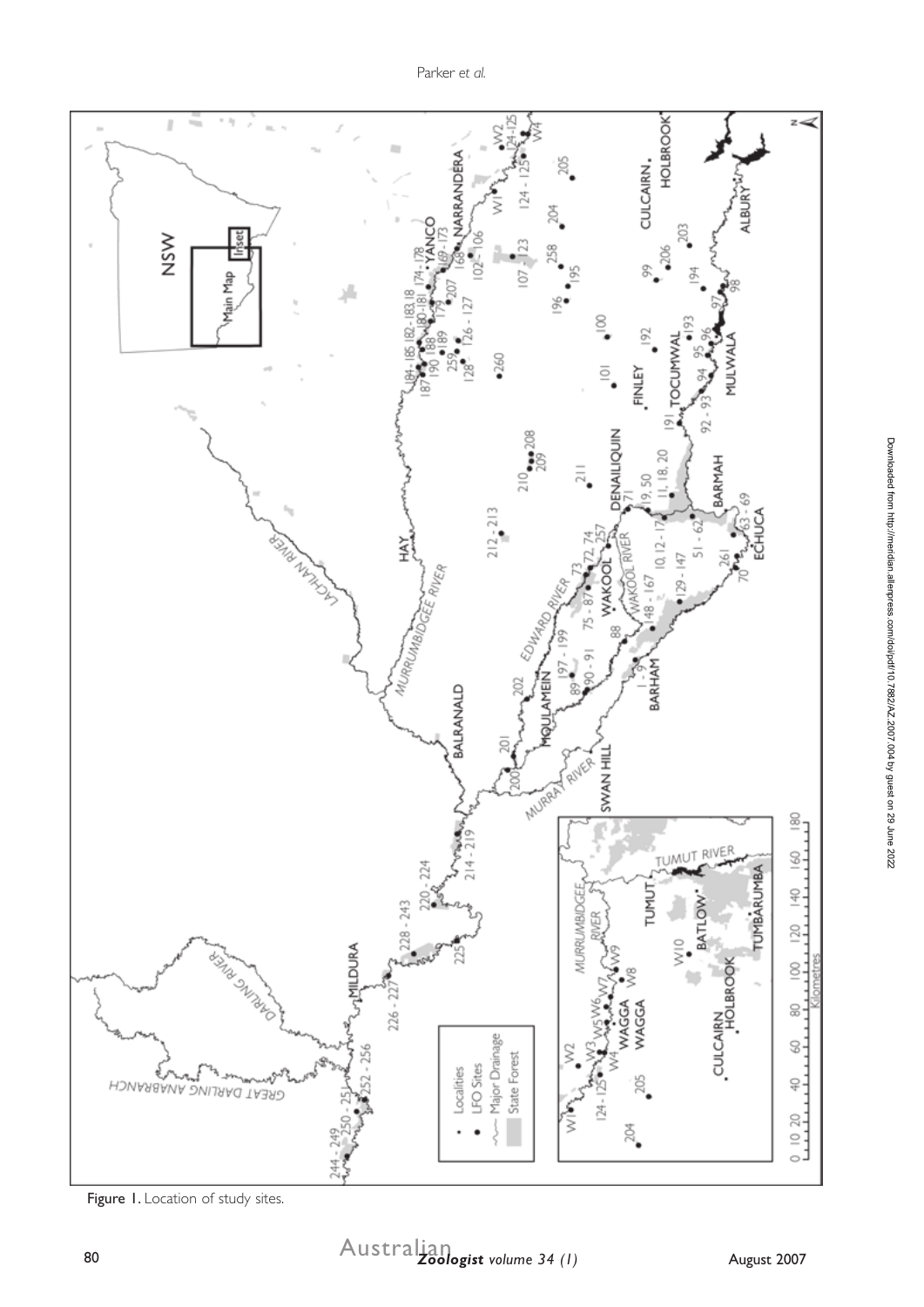| Site Number     | <b>State Forest</b>  | Area (ha) | Site Number      | <b>State Forest</b>    | Area (ha) |
|-----------------|----------------------|-----------|------------------|------------------------|-----------|
| $ -9$           | Campbell's Island SF | 3819.4    | 194              | Ringwood Tank SF       | 231.8     |
| $10, 12-17$     | Gulpa Island SF      | 5469.9    | $\overline{195}$ | Widgiewa SF            | 204.1     |
| 11, 18, 20-49   | Millewa SF           | 20991.0   | 196              | Lake Urana SF          | 213.6     |
| 19,50           | Tuppal SF            | 1003.9    | 197-199          | Niemur FS              | 1609.6    |
| $51 - 62$       | Moira SF             | 10650.7   | 200-201          | Kyalite SF             | 6 2.1     |
| 63-69           | Bama SF              | 3198.3    | 202              | Berambong SF           | 270.8     |
| 70              | Benarca SF           | 211.9     | 203              | Kentucky SF            | 164.5     |
| $\overline{71}$ | Deniliquin SF        | 428.2     | 204              | Brookong SF            | 332.9     |
| 72, 74          | Morago SF            | 1194.4    | 205              | Milbrulong SF          | 381.5     |
| $\overline{73}$ | Banangalite SF       | 1294.9    | 206              | Lonesome Pine SF       | 302.4     |
| 75-87           | Werai SF             | 9317.4    | 207              | Banandra SF            | 762.1     |
| 88              | Whymoul SF           | 396.8     | 208              | Steam Plains SF        | 327.5     |
| $\overline{89}$ | Wetuppa SF           | 1033.0    | 209              | Edgar SF               | 637.4     |
| $90-91$         | Noorong SF           | 1597.7    | 210              | Puckawidgee SF         | 427.2     |
| 92-93           | Barooga SF           | 1214.8    | 211              | Tholobin SF            | 196.8     |
| $\overline{94}$ | Cottadidda SF        | 686.3     | $212 - 213$      | Booroorban SF          | 1441.2    |
| $\overline{95}$ | Boomanoomana SF      | 995.9     | $214 - 219$      | Maine SF               | 5074.3    |
| 96              | Mulwala SF           | 501.3     | 220-224          | Euston SF              | 3268.6    |
| $97 - 98$       | Collendina SF        | 562.0     | 225              | Ki SF                  | 722.4     |
| 99              | Coreen SF            | 377.9     | 226-227          | Gol Gol SF             | 1395.4    |
| 100             | Palmer SF            | 723.9     | 228-243          | Mallee Cliffs SF       | 10128.6   |
| 0               | Mairjimmy SF         | 453.9     | 244-249          | Lake Victoria SF       | 4431.2    |
| $102 - 106$     | Gillenbah SF         | 3122.8    | 250-251          | Wangumma SF            | 1635.2    |
| $107 - 123$     | Buckingbong SF       | 347.9     | 252-256          | Moorna SF              | 3289.7    |
| $124 - 125$     | Berry Jerry SF       | 1342.3    | 257              | Stevens Weir SF        | 97.6      |
| $126 - 127$     | Boona SF             | 1186.9    | 258              | Cullivel SF            | 165.1     |
| 128, 259        | Bretts SF            | 735.3     | 260              | Kulki SF               | 170.2     |
| $129 - 147$     | Perricoota SF        | 16019.2   | 261              | Moama SF               | 38.9      |
| $148 - 167$     | Koondrook SF         | 15143.9   |                  |                        |           |
| 168             | Narrandera SF        | 203.3     |                  |                        |           |
| $169 - 173$     | MIA I                | 3184.9    |                  |                        |           |
| $174 - 178$     | MIA II               | 2543.8    |                  | Wagga Wagga LGA        |           |
| 179             | MIA III              | 739.1     | WI               | Pipers Res.            |           |
| $180 - 181$     | Cuba SF              | 1643.0    | W <sub>2</sub>   | Cottee Road Res.       |           |
| 182-183, 186    | Willbriggie SF       | 922.3     | W3               | Euberta Res.           |           |
| $184 - 185$     | Benerembah SF        | 1131.1    | W4               | Kohlhagen Beach Res.   |           |
| 187             | Yarrada SF           | 1017.9    | W <sub>5</sub>   | North Wagga Flats      |           |
| 188             | Uri SF               | 267.3     | W6               | Wantabadgery Road Res. |           |
| 189             | Ugobit SF            | 223.8     | W7               | Shanty                 |           |
| 190             | Cararbury SF         | 235.2     | W8               | Borambola              |           |
| 9               | Woperana SF          | 258.2     | W9               | Yabtree Res.           |           |
| 192             | Berrigan SF          | 286.1     | W10              | Humula Recreation Res. |           |
| 193             | Wahgunyah SF         | 327.3     |                  |                        |           |

#### **Table 1:** Location of study sites

Study Sites ( $SF = State Forest$ , Res. = Reserve)

only instance where more than one bird was recorded at a site. However, the level of intensity in responses recorded on four of the seven occasions were either a single bark (one occasion during Barking Owl sequence), or a single

double bark (three occasions – once after Powerful Owl sequence, once after Masked Owl sequence, and once during the final listening period). Barking Owls responded only by call, and did not approach the surveyor.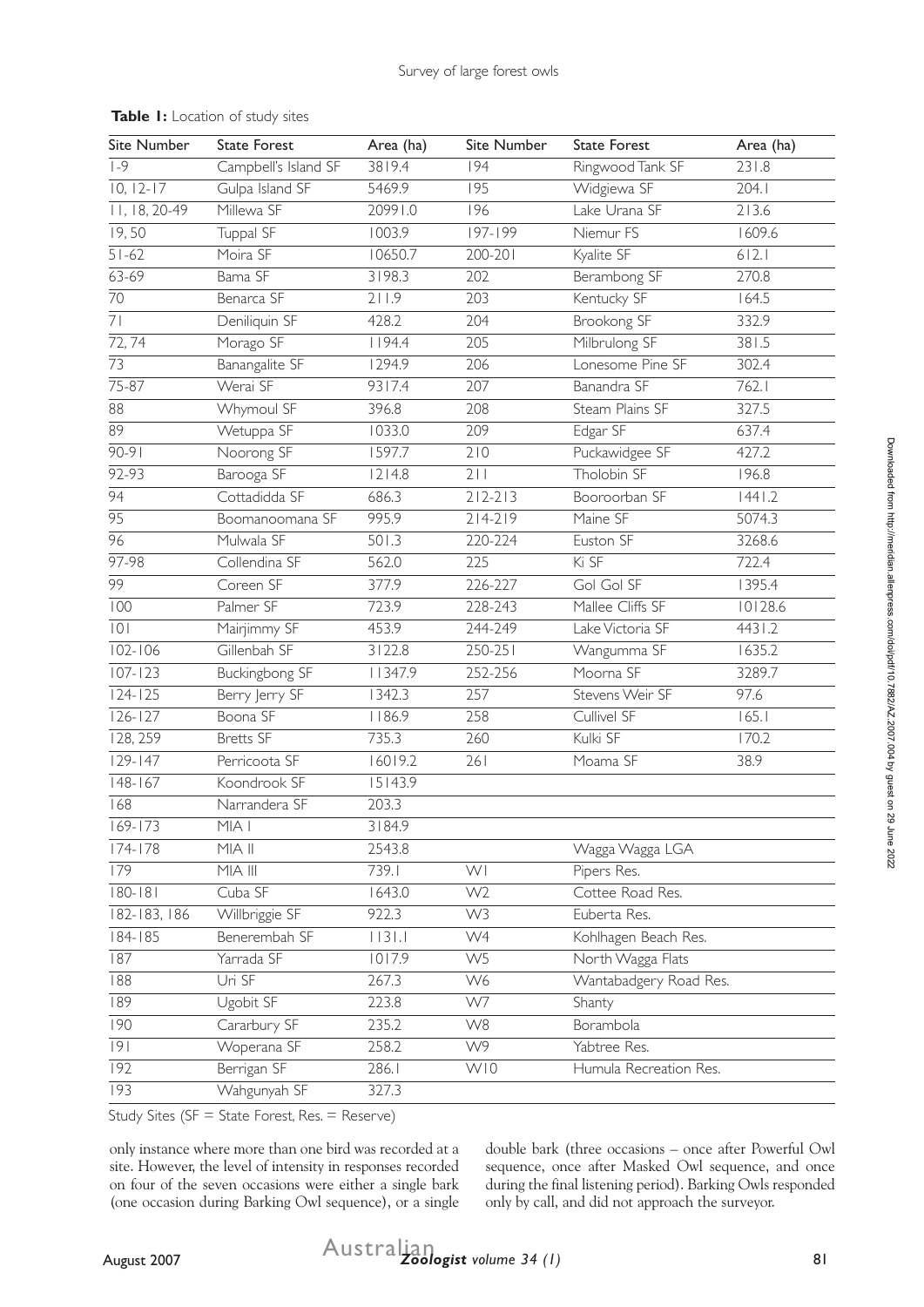

Figure 2. River Red Gum forest. Moira State Forest (site 57).



Figure 3. White Cypress Pine *Callitris glaucophylla* – Yellow Box *Eucalyptus melliodora* woodland, Ugobit State Forest (site 189).

Of the two incidental records obtained, both were by voluntary calls, and both before 18:00 hours (17:55 and 17:45 hours respectively). The first was heard calling initially with a single bark, which then rolled into a low growl; the second bird calling with a double-note call twice. On neither occasion did the birds respond to call playback at the nearest survey site (<1.5 km away).

#### **Other vertebrate species encountered**

A total of 190 observations of four other species of nocturnal bird were recorded during the survey from 111 of the 271 sites. No species of nocturnal bird was recorded at 160 or 59 % of sites surveyed.

The most common and widespread species of nocturnal bird detected during the survey was the Southern Boobook *Ninox novaeseelandiae* (Table 2)*.* The Barn Owl *Tyto alba* (including one incidental record) and the Australian Owlet-nightjar *Aegotheles cristatus* were also widespread across the survey area. The Tawny Frogmouth *Podargus strigoides* was recorded at fewer sites (Table 2). Three incidental records of the Tawny Frogmouth were also obtained. Playback for these species was not part of the survey technique.

Table 2. The total encounters of each species of nocturnal bird encountered and the number of sites that each species was present on during the survey period.

| <b>Species</b>            | <b>Encounters</b> |    | Sites % of sites                              |
|---------------------------|-------------------|----|-----------------------------------------------|
| Barking Owl               |                   |    | 2.6                                           |
| Southern Boobook          | 74                | 56 | 20.7                                          |
| Barn Owl                  | 62                | 48 | 177                                           |
| Tawny Frogmouth           | Χ                 | 5  | l 8                                           |
| Australian Owlet-nightjar | 46                | 30 | $\left( \begin{array}{c} \end{array} \right)$ |
| TOTAI                     | 97                |    |                                               |

The Common Brushtail Possum *Trichosurus vulpecula* was the most commonly recorded species of arboreal marsupial during the survey, being recorded at 34.3 % of survey sites. In comparison, the Common Ringtail Possum *Pseudocheirus peregrinus* was less numerous, and recorded from only 5.2 % of survey sites (Table 3). Although the Common Brushtail Possum was recorded from all vegetation associations across the study area, all except one record of the Common Ringtail Possum were from River Red Gum associations, with the one other being from White Cypress-pine *Callitris glaucophylla* / Blakely's Red Gum *Eucalyptus blakelyi* association.

Other, less commonly recorded species of arboreal marsupial included the Feathertail Glider *Acrobates pygmaeus*, Squirrel Glider *Petaurus norfolcensis*, Sugar Glider *Petaurus breviceps* (all in River Red Gum associations) and Water Rat *Hydromys chrysogaster* (in water). The ground-dwelling Fat-tailed Dunnart *Sminthopsis crassicaudata* was recorded during the survey in White Cypress-pine association (Table 3). It was not possible to determine whether these prey species were limiting the distribution of the Barking Owl due to the few owl records in this study.

Table 3. The total encounters of each species of mammal encountered and the number of sites that each species was present on during the survey period.

| <b>Species</b>          | Encounters Sites % of sites |    |         |
|-------------------------|-----------------------------|----|---------|
| Fat-tailed Dunnart      |                             |    | 04      |
| Common Brushtail Possum | 164                         | 93 | 34.3    |
| Sugar Glider            | ς                           |    | $\perp$ |
| Squirrel Glider         | つ                           |    | 04      |
| Common Ringtail Possum  | 19                          | 14 | 5.2     |
| Feathertail Glider      |                             |    | 04      |
| Water Rat               |                             |    |         |

#### **Discussion**

Conservation of large forest owls across the landscape requires knowledge of species' distributions, abundances, ecological requirements, population dynamics and threatening processes. Interpretation of owl ecology and distribution is enhanced by broadscale surveys across all land tenures. This survey was restricted to FNSW estate, and therefore did not include areas of land managed by Department of Environment and Climate Change (including National Parks and Nature Reserves), Rural Downloaded from http://meridian.allenpress.com/doi/pdf/10.7882/AZ.2007.004 by guest on 29 June 2022

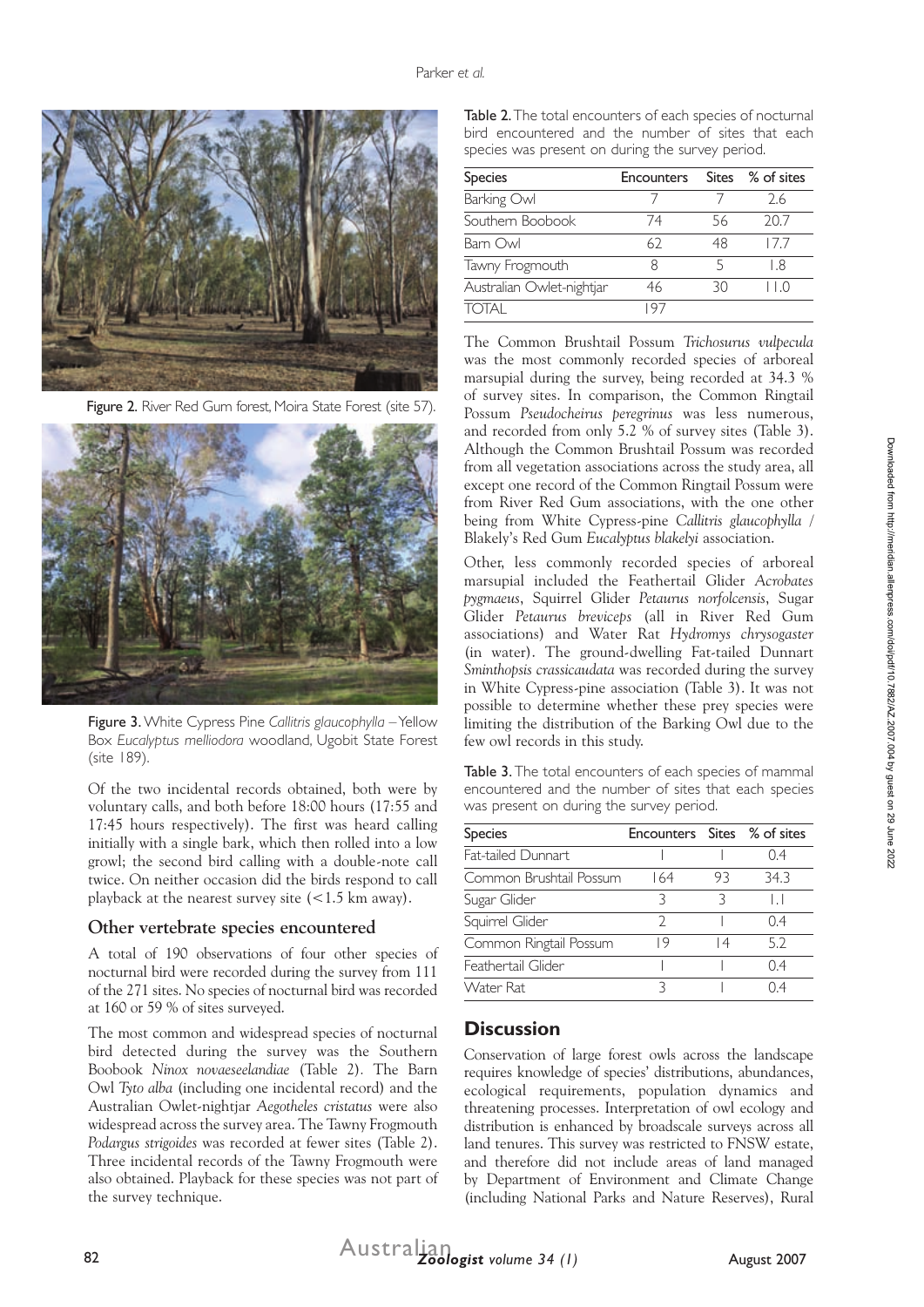Lands Protection Boards (including Travelling Stock Reserves) or private land. Therefore, the limitations of this study (restricted site distribution, one visit per site) and the paucity of records obtained, restricted the ability to undertake rigorous statistical analysis.

The Barking Owl was recorded at seven of the 261 sites (2.7 %) surveyed in State Forests of south-western New South Wales. A further two incidental records were obtained during the survey period. In this survey, the Barking Owl was the only species of large forest owl recorded. Within the study area, the Barking Owl was mainly recorded from the larger forest remnants (>1000 ha) associated with the two major rivers, which were adjacent to significant areas of remnant vegetation on private property. The species was recorded only once from a smaller forest remnant (<1 000 ha) associated with the major river systems. The results are consistent with those of Debus (2001), where in surveys on the western slopes of NSW, the Barking Owl was recorded most frequently in the largest forest remnants on public land or large remnant areas encompassing private land and public land. Furthermore, during our survey, the Barking Owl was not recorded from the drier forest types of the plains; this included failing to detect Barking Owls within the Box/*Callitris* forest of Buckingbong State Forest where Taylor and Herring (2002) recorded the species from two localities in 2000.

All three species targeted during this survey are known to call or can be induced to call in virtually all months of the year (Debus 1995; Debus 1997a), but the intensity of spontaneous calling or response may vary seasonally (Debus 1995). Barking Owls have been reported calling throughout the year (Debus 1997a). Debus (1997b) indicated that, if present, the responsiveness of the Barking Owl to playback should be highly effective, even in the non-breeding season, with greatest frequency in July-August. The well-known strong response to call playback (Debus 1997b; Higgins 1999) was also reported in surveys conducted during autumn and winter in forests and woodlands of central western NSW (including the Pilliga area) where responses recorded included birds flying overhead, hooting loudly and persistently (Milledge 2002). However, where Barking Owls were encountered in the present study of south-western NSW, birds were found to be reluctant to respond to call-playback and did not approach or fly in overhead.

The use of call playback and its effectiveness in detecting birds has been studied in a range of owl species (i.e. Kavanagh and Peake 1993; Debus 1995; Navarro *et al.*  2005; Wintle *et al*. 2005). However, the focus of these studies was primarily limited to temporal factors, weather and technique. Few other investigations have looked at the dynamics of the owl populations. For example, Redpath (1994) investigated response levels in known populations of Tawny Owls *Strix aluco* in relation to population density. Redpath (1994) found that in areas where Tawny Owls were at low density, exposure to both neighbours and strangers was lower and birds responded faster and more vigorously. In another study, Martinez and Zuberogotia (2002) describe the presence of unpaired

'floaters', individuals who do not hold a territory and may remain silent within a population. This range of influences highlights the need to conduct multiple visit surveys to guard against false negatives (Wintle *et al.* 2005).

Barking Owls in the study area appear to: (i) occur at a very low density within this fragmented landscape; (ii) are now less numerous than the species was historically (Hobbs 1961); and (iii) preferentially select large forest remnants, which are therefore likely to be important for its regional survival. Combined with results from past surveys in southern NSW (Kavanagh and Bamkin 1995; Kavanagh and Stanton 1998; Taylor and Herring 2002), the results of this survey add weight to the importance of the Pilliga area of central western NSW for the Barking Owl not only as a regional stronghold (Debus 2001), but as a major stronghold for this species in NSW (Milledge 2002). The results of this and other recent surveys across southern NSW demonstrate the need for comprehensive 'whole-of-landscape' surveys, including private land and conservation reserves managed by DECC, in order to determine the extent and population size of the Barking Owl across NSW.

The Powerful Owl and Masked Owl were not detected during this survey despite the use of appropriate sampling techniques. Although the Powerful Owl is known to be resident in nearby riverine woodland on the lower reaches of the Ovens River (C. Tzaros pers. comm.), this study suggests that the forests and woodlands of south-western NSW do not provide important habitat for the species. However, because of survey limitations the results do not exclude such birds as the Ovens River pair, or others, moving north of the Murray River to utilise areas of forest and woodland during foraging activities, or juveniles from these pairs dispersing in search of new territories. Though historic records show the Masked Owl to be present in the region (Higgins 1999), including observations of breeding (Hobbs 1961), this survey supports the suggestion of Webster *et al*. (2003) that the species is now only an infrequent visitor to the region. Debus (2001), though, cautions that dispersing immature birds may be easily mistaken for Barn Owls in inland agricultural areas, owing to the morphological similarity of Barn Owls and male Masked Owls of the pale or intermediate morph. The presence of the Masked Owl across south-western NSW may be better determined by targeted and landscape-wide surveys.

It would be useful to survey large forest owls in the study area on at least another occasion to give greater confidence in the results obtained. The expansion of the survey into other land tenures, including areas of public land (i.e. National Parks and Travelling Stock Reserves) and freehold land, would provide a more complete, and essential, picture of the current distribution of the Barking Owl and where areas of suitable habitat occur. Further investigation of the ecology of the Barking Owl is required to determine (i) nest and roost site characteristics, territory size and landscape usage; (ii) habitat quality and factors affecting quality; (iii) monitoring of breeding success; and (iv) the development of realistic and effective conservation actions.